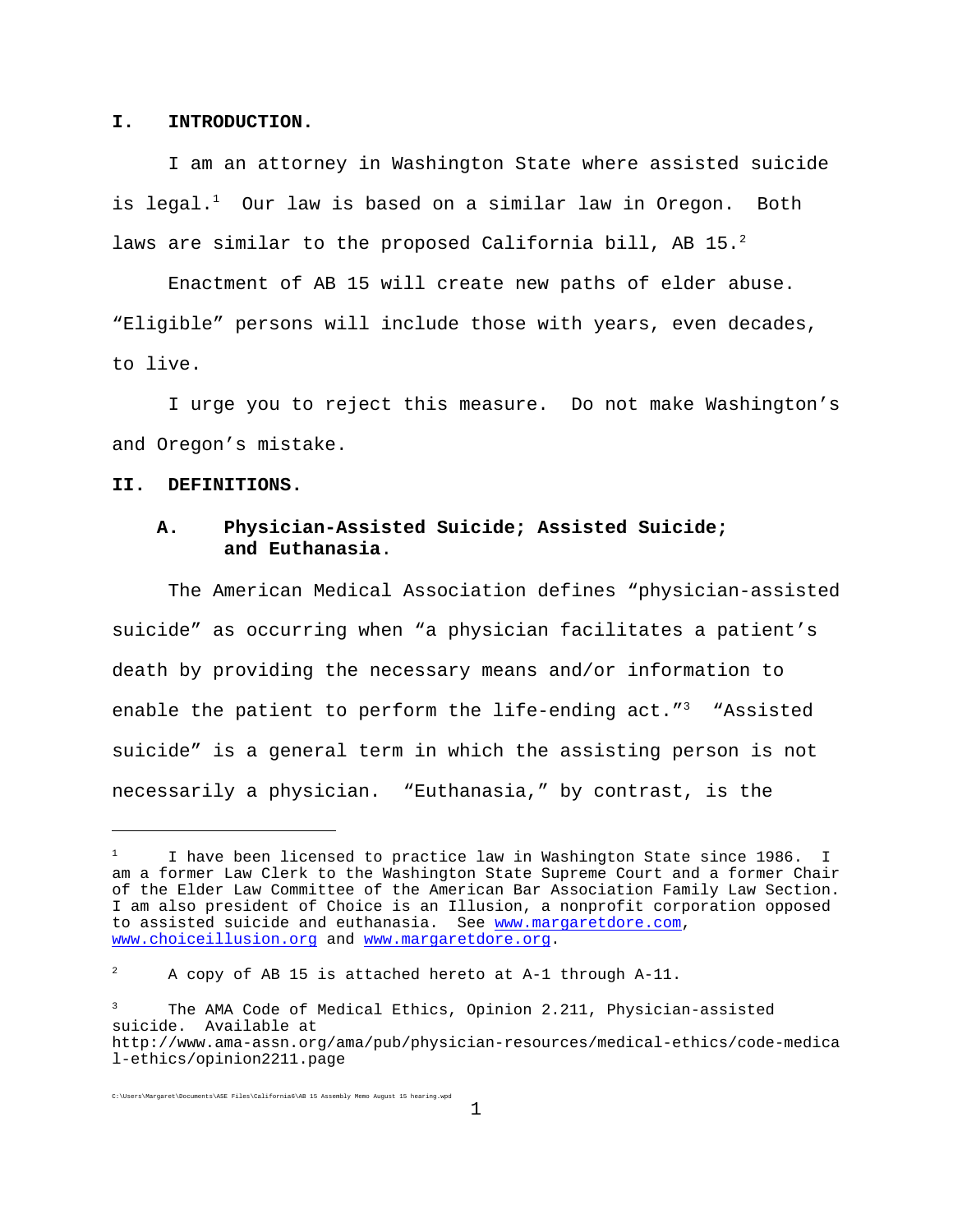direct administration of a lethal agent with the intent to cause another person's death.<sup>4</sup>

### **B. Withholding or Withdrawing Treatment.**

Withholding or withdrawing treatment ("pulling the plug") is not assisted suicide or euthanasia: The purpose is to withhold or remove burdensome treatment, *i.e.*, as opposed to an intent to kill the patient. More importantly, the patient does not necessarily die. Consider this quote from an article in Washington state regarding a man removed from a ventilator:

> [I]nstead of dying as expected, [he] slowly began to get better.<sup>5</sup>

#### **III. FACTUAL AND LEGAL BACKGROUND.**

### **A. Most States Have Rejected Assisted Suicide.**

In the last five years, four states have strengthened their laws against assisted suicide. These states are: Arizona, Idaho, Georgia and Louisiana. For more information, please see the materials attached at A-16 though A-19.

Last week, the New Mexico Court of Appeals struck down a lower court ruling that had allowed physician-assisted suicide in

Id, Opinion 2.21, Euthanasia. (Attached at A-12).

<sup>5</sup> Nina Shapiro, *Terminal Uncertainty — Washington's new 'Death with Dignity' law allows doctors to help people commit suicide — once they've determined that the patient has only six months to live. But what if they're wrong?*, Seattle Weekly, January 14, 2009. (Article attached at A-13, quote attached at A-15).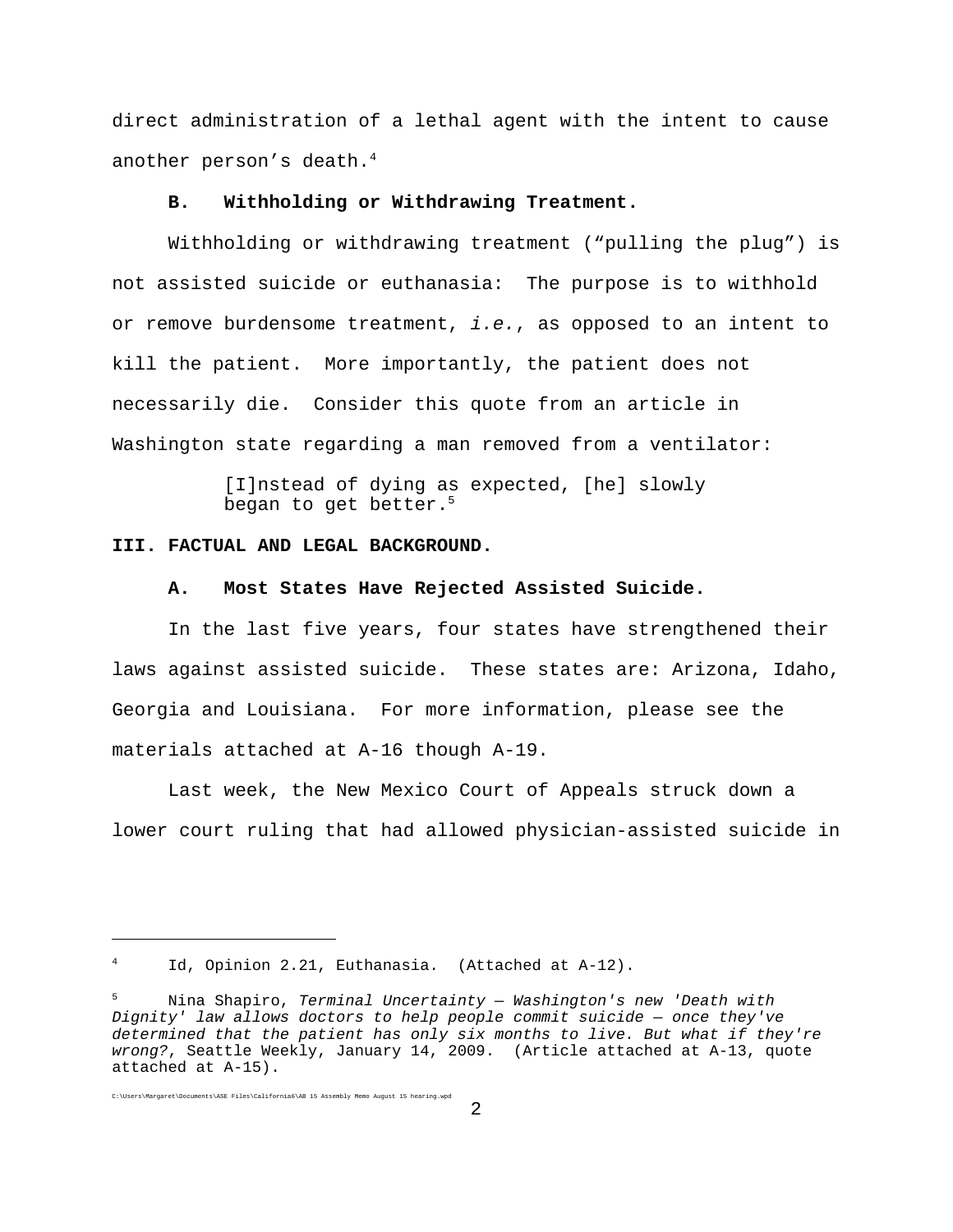that state. $6$  This year, there have been 25 plus proposals to legalize physician-assisted suicide in the United States, not one of which has passed. $7$ 

There are just three states were physician-assisted suicide is legal: Oregon; Washington; and Vermont.<sup>8</sup> In a fourth state, Montana, case law gives doctors who assist a suicide a defense to a homicide charge.<sup>9</sup> In both Montana and Vermont, there are active movements to eliminate assisted suicide.<sup>10</sup>

<sup>8</sup> Valerie Richardson at note 6, supra.

<sup>9</sup> Id. See also "Baxter Case Analysis: Analysis of Implications of the Baxter Case on Potential Criminal Liability," Greg Jackson, Esq. and Matt Bowman, Esq., " at http://www.montanansagainstassistedsuicide.org/p/baxter-case-analysis.html

<sup>10</sup> In Montana, SB 202, which would have legalized physician-assisted suicide was defeated; HB 477, which would have reversed the court decision giving doctors a defense to a homicide charge, passed the House. See http://www.montanansagainstassistedsuicide.org/2015/05/sb-202-dead.html and http://www.montanansagainstassistedsuicide.org/2015/03/hb-477-passes-house.htm See also: "Common Sense Prevails (Everywhere but Vermont), True Dignity Vermont, July 8, 2011, available at http://www.truedignityvt.org/common-sense-prevails-everywhere-but-vermont/, stating:

> There has been a lot of good news this year (everywhere but Vermont, it seems) on the assisted suicide front. There has been widespread rejection of attempts to legalize doctor-prescribed death in multiple State legislatures, with California this week providing the most recent defeat.

Evidently the "momentum" claimed by Compassion and Choices (aka The Hemlock Society) after they were able to hoodwink some foolish Vermont legislators into passing Act 39 in 2013, and resisting attempts to  $C:\Upsilon$ Bers\Margaret\Documents\A

Valerie Richardson, "New Mexico court strikes down ruling that allowed assisted suicide," *Washington Times*, August 11, 2015, available at http://www.washingtontimes.com/news/2015/aug/11/assisted-suicide-new-mexico-ru ling-struck-higher-c/

See Death with Dignity National Center, at http://www.deathwithdignity.org/advocates/national ("In all, 25 legislatures plus the District of Columbia will have considered Death with Dignity in the 2015 legislative session").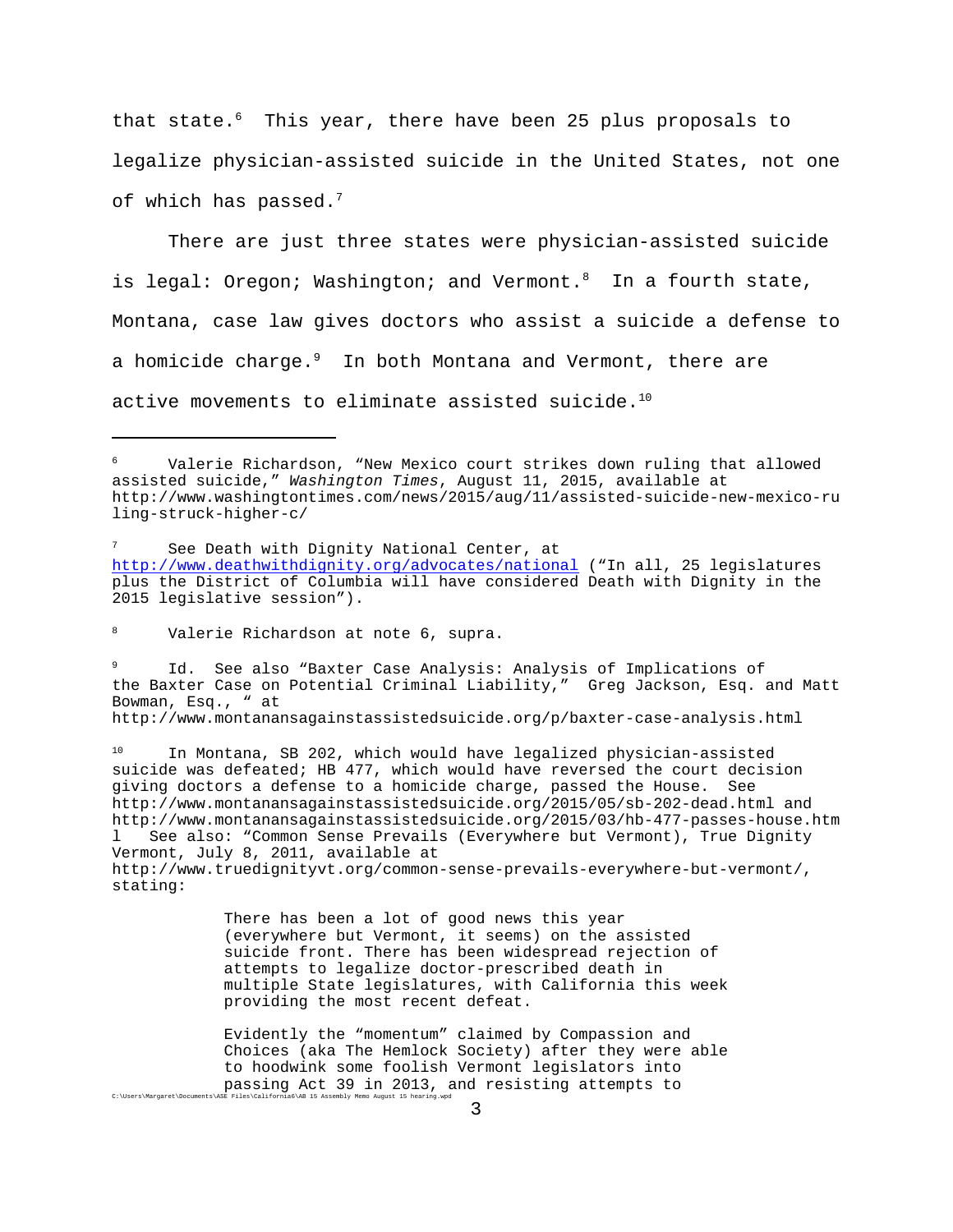## **B. Elder Abuse Is a Large and Uncontrolled Problem**

In 2009, MetLife Mature Market Institute released its landmark study addressing financial elder abuse nationwide. $11$ The estimated financial loss by victims was \$2.6 billion per  $year.<sup>12</sup>$ 

The study describes financial elder abuse as a crime "growing in intensity."<sup>13</sup> The study says that perpetrators are often family members, some of whom feel themselves "entitled" to the elder's assets. $14$  They can start out with small crimes, such as stealing jewelry and blank checks, before moving on to larger items or coercing elders to sign over the deeds to their homes, change their wills, or liquidate their assets. $15$ 

repeal it in 2015, has come to a screeching halt.

The key reason? Legislators in the places other than Vermont where assisted suicide bills were debated this year actually listened to common sense and reason. Once they got past the media hype of Brittany Maynard's highly publicized death-by-prescription, and understood that legalizing doctor-assisted death would place vulnerable people at risk of pressure and coercion, legislators resoundingly rejected doctor assisted suicide.

<sup>&</sup>quot;Broken Trust: Elders, Family, and Finances," MetLife Mature Market Institute, available at www.metlife.com/assets/cao/mmi/publications/studies/mmi-study-broken-trust-eld ers-family-finances.pdf

<sup>12</sup> Id., p. 4, Key Findings.

<sup>13</sup> Id., p. 16.

 $^{14}$  Id., pp. 13-14.

 $^{15}$  Id.,  ${\rm p. \ 14.}$  C:\Users\Margaret\Documents\ASE Files\California6\AB 15 Assembly Memo August 15 hearing.wpd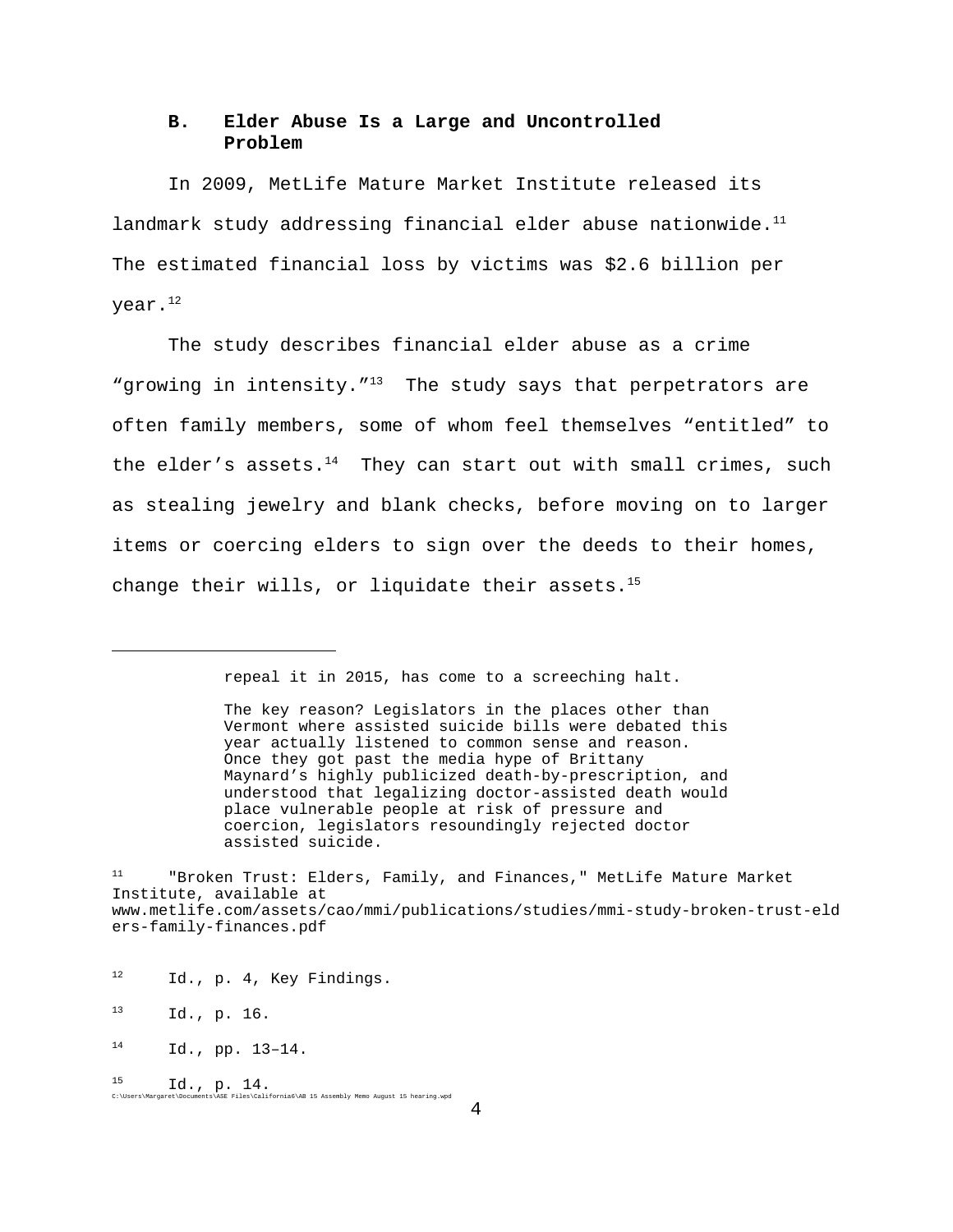Prominent cases include philanthropist Brooke Astor, whose son was convicted of financially exploiting her, having stolen millions of dollars, and the California "Black Widow" murders in which two women insured the lives of homeless men and then killed them to collect the money.<sup>16</sup> Paul Vados, a 73-year-old man, was one of the victims.17 Consider also *People v. Stuart,* 67 Cal.Rptr.3d 129 (2007), which states:

> Financial considerations [are] an all too common motivation for killing someone.

### **C. Victims Do Not Report Abuse.**

Elder abuse is prevalent in part because victims do not report. One study estimated that just one in 24 cases is reported to the authorities. $18$  The California Department of Justice explains:

> Elder abuse victims often live in silent desperation . . . . Many remain silent to protect abusive family members  $\ldots$ .<sup>19</sup>

<sup>16</sup> See Kathryn Alfisi, "Breaking the Silence on Elder Abuse," *Washington Lawyer*, February 2015 (regarding Astor, other elder abuse victims and elder abuse generally) (attached hereto at A-20 to A-23); *People v. Rutterschmidt et al*, 147 Cal.Rptr.3d 518 (2012)(affirming the "black widow" convictions); LAPD Blog, "Two Elderly Women Arrested for Insurance Fraud," May 19 2006 (attached at A-24 to A-25); and CrimeJail Editor, "American Greed: The Black Widows (Helen Golay and Olga Rutterschmidt)," January 31, 2014, at http://crimejail.com/american-greed-black-widows-helen-golay.

<sup>&</sup>lt;sup>17</sup> See Id.

<sup>18</sup> Kathryn Alfisi, supra, attached at A-20.

<sup>19</sup> California Department of Justice, "A Citizen's Guide to Preventing and Reporting Elder Abuse," page 4, available at http://ag.ca.gov/bmfea/pdfs/citizens\_guide.pdf.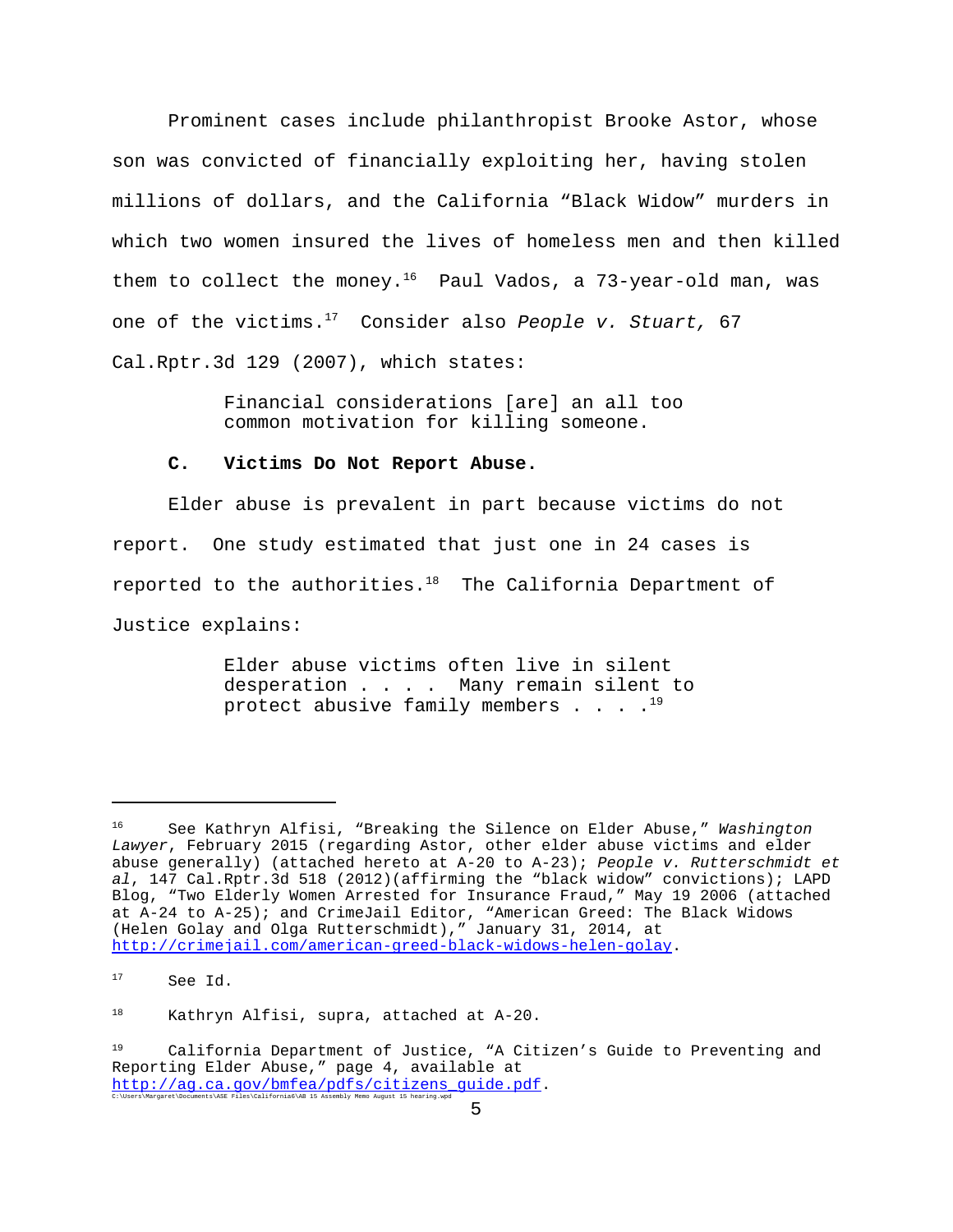**IV. AB 15**.

### **A. How the Bill Works.**

AB 15 has an application process to obtain the lethal dose, which includes a written lethal dose request form with two required witnesses. $20$  One of the witnesses is allowed to be the patient's heir who will financially benefit from the patient's death.<sup>21</sup>

Once the lethal dose is issued by the pharmacy, there is no oversight over administration. $22$  Not even a witness is required.<sup>23</sup>

### **B. No Witnesses at the Death**.

As noted above, AB 15 does not require witnesses at the death.24 Without disinterested witnesses, the opportunity is created for someone else to administer the lethal dose to the patient without his consent. Even if the patient struggled, who would know?

Alex Schadenberg, chair for the Euthanasia Prevention Coalition, International, elaborates:

C:\Users\Margaret\Documents\ASE Files\California6\AB 15 Assembly Memo August 15 hearing.wpd

 $^{24}$  Id.

<sup>&</sup>lt;sup>20</sup> See AB 15, § 443.11(a) (describing the form). (Attached at A-5  $\&$  A-6).

 $21$  Id. at A-6 (allowing one of two witnesses be an heir "entitled to a portion of the person's estate upon death").

 $22$  See AB 15 in its entirety, at A-1 through A-11.

 $^{23}$   $\overline{d}$ .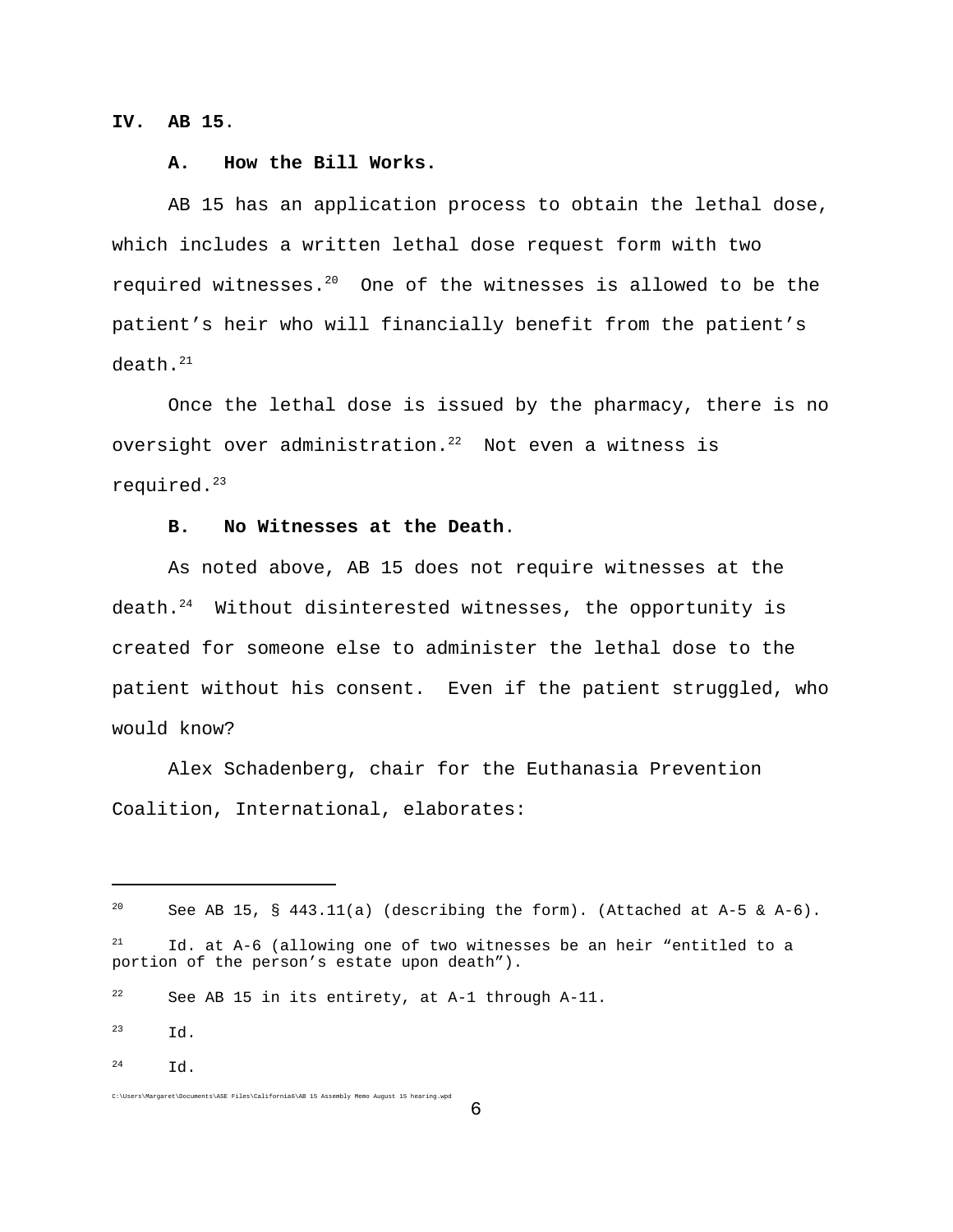With assisted suicide laws in Washington and Oregon [and with AB 15], perpetrators can . . . take a "legal" route, by getting an elder to sign a lethal dose request. Once the prescription is filled, there is no supervision over administration. . . . [E]ven if a patient struggled, "who would know?" (Emphasis added).25

### **C. Any Study Claiming that Oregon's Law is Safe, is Invalid.**

In 2011, the lack of oversight over administration of the lethal dose in Oregon prompted Montana State Senator Jeff Essmann to make this observation: the Oregon studies claiming that assisted suicide is safe are invalid. He stated:

> [All] the protections end after the prescription is written. [The proponents] admitted that the provisions in the Oregon law would permit one person to be alone in that room with the patient. And in that situation, there is no guarantee that that medication is [taken on a voluntary basis].

So frankly, any of the studies that come out of the state of Oregon's experience are invalid because no one who administers that drug . . . to that patient is going to be turning themselves in for the commission of a homicide.<sup>26</sup>

 $25$  Alex Schadenberg, Letter to the Editor, "Elder abuse a growing problem," *The Advocate*, Official Publication of the Idaho State Bar, October 2010, page 14, available at http://www.margaretdore.com/info/October\_Letters.pdf

<sup>26</sup> Hearing Transcript for the Montana Senate Judiciary Committee on SB 167, February 10, 2011, at

http://www.margaretdore.com/pdf/senator\_essmann\_sb\_167\_001.pdf

C:\Users\Margaret\Documents\ASE Files\California6\AB 15 Assembly Memo August 15 hearing.wpd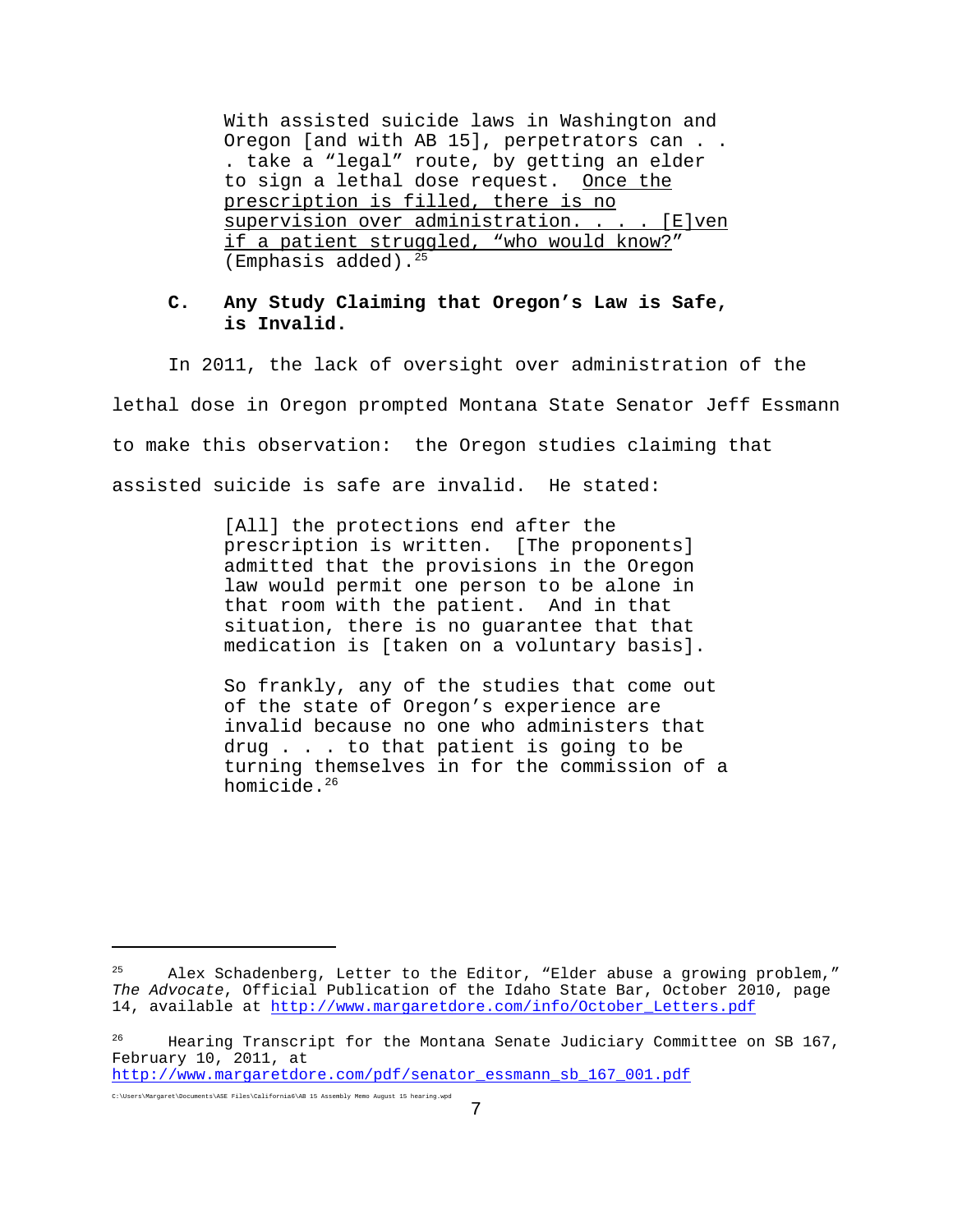**D. If California Follows Washington State, the Death Certificate Will Be Required to Reflect a Natural Death: This Will Allow the Perfect Crime.**

AB 15 states:

Actions taken in accordance with this part shall not, for any purposes, constitute suicide, assisted suicide, homicide, or elder abuse under the  $law.^{27}$ 

Washington State's law has similar language, as follows:

Actions taken in accordance with this chapter do not, for any purpose, constitute suicide, assisted suicide, mercy killing, or homicide, under the  $law.^{28}$ 

In Washington State, this similar language is interpreted to require the death certificate to reflect a natural death if Washington's law was used. Moreover, there must not be even a hint that the actual cause of death was assisted suicide or euthanasia. The Washington State Department of Health, "Instructions for Medical Examiners, Coroners and Prosecuting Attorneys: Compliance with the Death with Dignity Act," states:

> Washington's Death with Dignity Act (RCW 70.245) states . . . "Actions taken in accordance with this chapter do not, for any purpose, constitute suicide, assisted suicide, mercy killing, or homicide, under the law."

<sup>&</sup>lt;sup>27</sup> AB 15, § 443.18, second sentence. (Attached at A-9).

 $28$  RCW 70.245.180, second sentence. (Attached at A-26).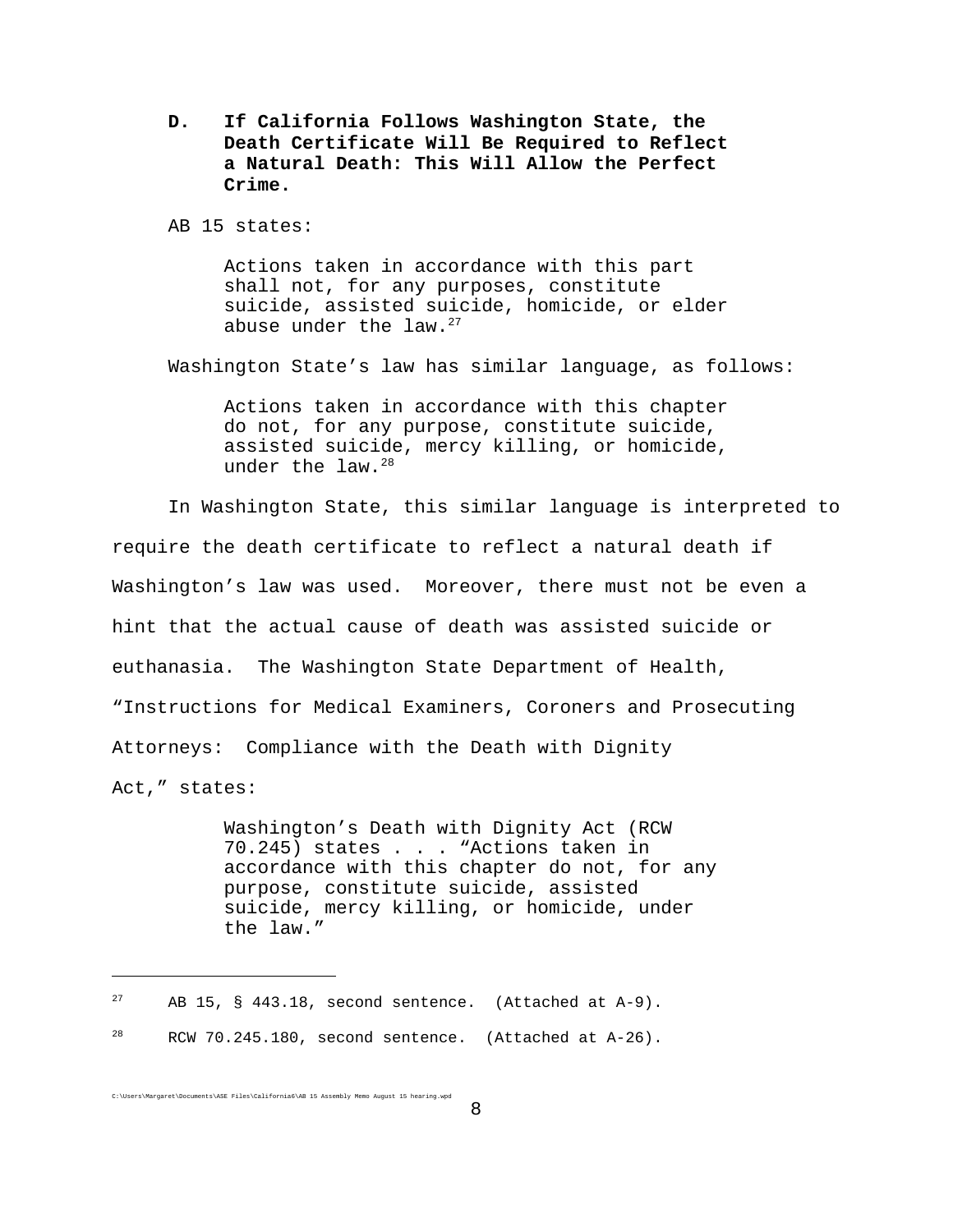If you know that the decedent used the Death with Dignity Act, you must comply with the strict requirements of the law when completing the death record: . . .

- 2. The manner of death must be marked as "Natural."
- 3. The cause of death section may not contain any language that indicates that the Death with Dignity Act was used, such as:
	- a. Suicide
	- b. Assisted suicide
	- c. Physician-assisted suicide
	- d. Death with Dignity
	- e. I-1000
	- f. Mercy killing
	- g. Euthanasia<br>h. Secobarbita
	- Secobarbital or Seconal
	- i. Pentobarbital or Nembutal (Emphasis added)

Attached hereto at A-27.

With the death required to be treated as "Natural" simply because the act was used, there is no criminal recourse if the patient was pressured into taking the lethal dose, or even outright murdered via the lethal dose. The Medical Examiner, the Coroner and the Prosecutor must certify the death as Natural without any indication of the true cause of death.

If California adopts a similar interpretation based on AB 15's similar language, there will be a similar result: Patients will be unprotected under the law no matter how egregious the facts. Even in a case of outright murder, there will be no legal ability to prosecute. AB 15 will create the "perfect crime."

9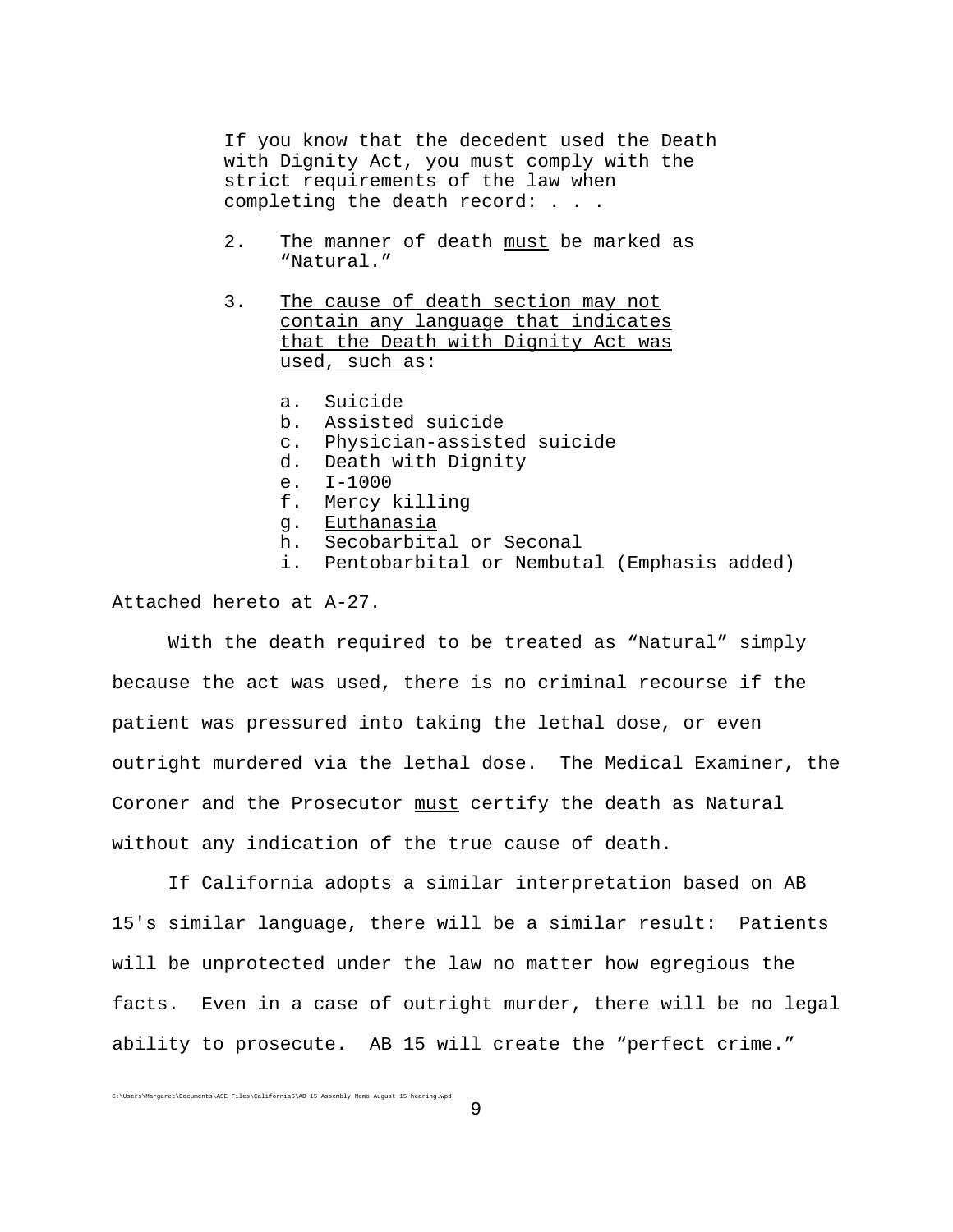## **E. "Eligible" Patients May Have Years, Even Decades, to Live.**

AB 15 applies to "terminal" patients, meaning those predicted to have less than six months to live. Such persons may actually have years, even decades, to live. This is true for at least three reasons:

> **1. If California follows Oregon's interpretation of "terminal disease," assisted suicide will be legalized for people with chronic conditions such as diabetes.**

AB 15 states:

"Terminal disease" means an incurable and irreversible disease that has been medically confirmed and will, within reasonable medical judgment, result in death within six months.<sup>29</sup>

Oregon's law has a nearly identical definition:

"Terminal disease" means an incurable and irreversible disease that has been medically confirmed and will, within reasonable medical judgment, produce death within six months.<sup>30</sup>

In Oregon, this nearly identical definition is interpreted to include chronic conditions such as chronic lower respiratory disease and insulin dependent diabetes. Indeed, government reports from Oregon list these conditions as qualifying underlying illnesses for the purpose of assisted suicide. See, for example, Oregon's annual assisted suicide report attached

<sup>&</sup>lt;sup>29</sup> AB 15, § 443.1(q). (Attached at A-2).

 $30$  Or. Rev. Stat. 127.800 s.1.01(12), attached hereto at A-28.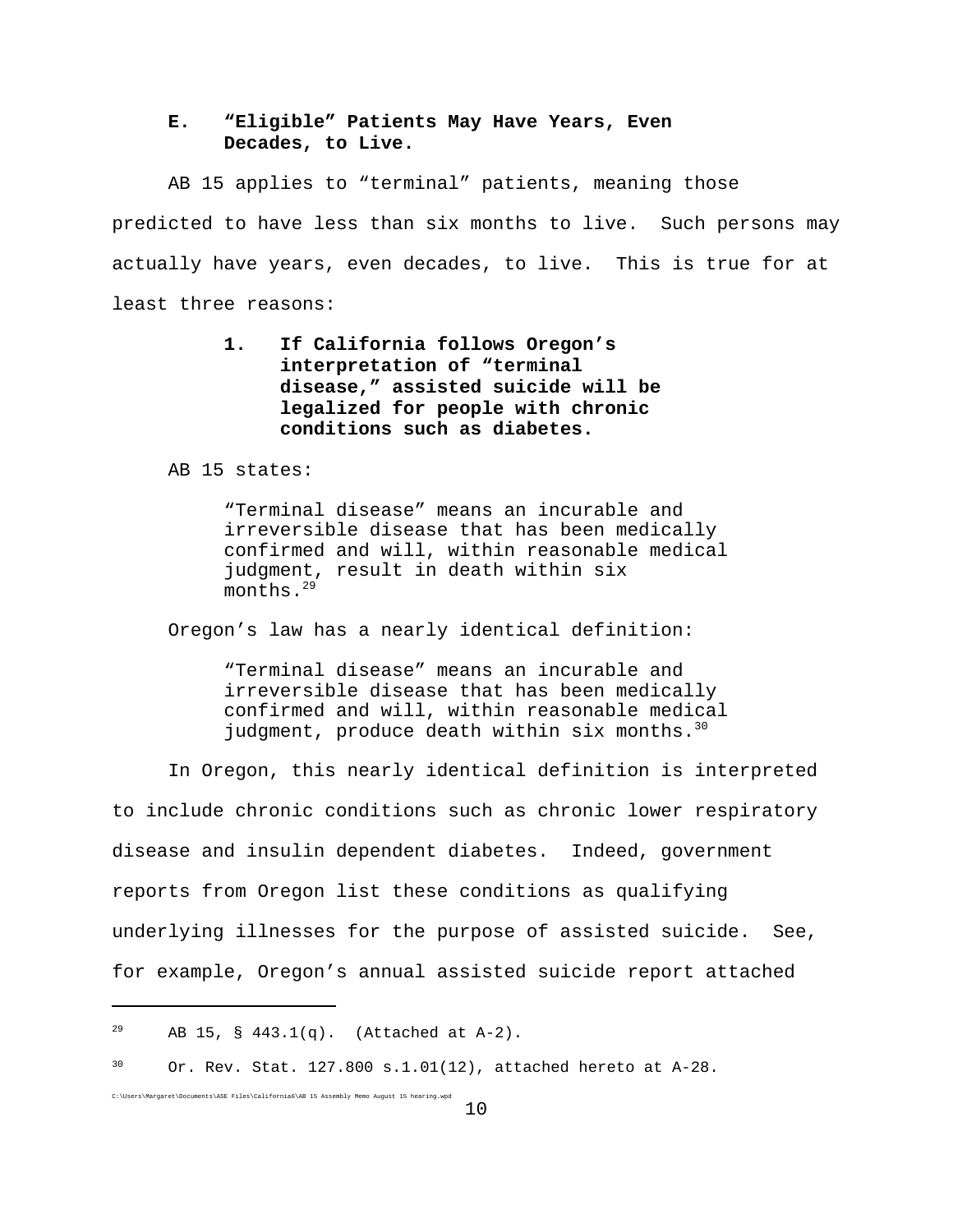hereto at A-33 and A-34 (listing these conditions).<sup>31</sup>

Chronic conditions qualify as a "terminal disease" because terminality is determined without treatment. A person is "terminal" if treatments such as insulin are necessary to keep the person alive. Oregon doctor William Toffler explains:

> Our law applies to "terminal" patients who are predicted to have less than six months to live. In practice, this idea of terminal has recently become stretched to include people with chronic conditions . . . . Persons with these conditions are considered terminal if they are dependent on their medications, such as insulin, to live. (Emphasis added).  $32$

If California enacts AB 15 and follows Oregon's interpretation of "terminal disease," assisted suicide will be legalized for people with chronic conditions such as diabetes. Dr. Toffler states:

> Such persons, with treatment, could otherwise have years or even decades to live.  $33$

# **2. Misdiagnosis occurs; predictions of life expectancy can be wrong.**

Patients may also have years to live due to misdiagnosis and because predicting life expectancy is not an exact science. See, for example: Jessica Firger, "12 million Americans misdiagnosed each year," CBS NEWS, April 17, 2014, available at

 $^{33}$  Id.

 $31$  The entire report is attached hereto at A-29 through A-34.

<sup>&</sup>lt;sup>32</sup> Letter to the Editor, William Toffler MD, New Haven Register, February 24, 2014, ¶2. (Attached at A-35). (I verified the content with him).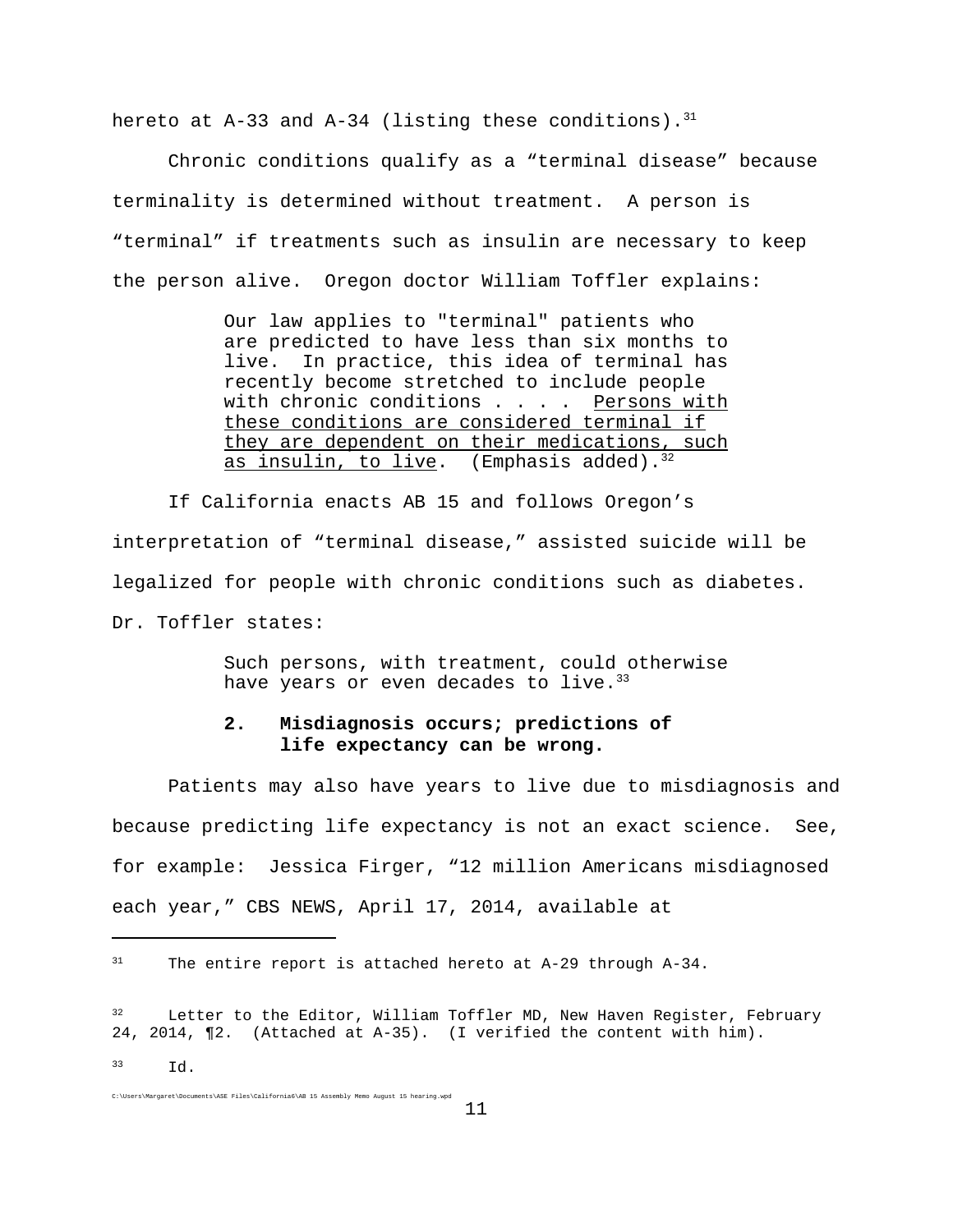http://www.cbsnews.com/news/12-million-americans-misdiagnosed-eac h-year-study-says; and Nina Shapiro, "Terminal Uncertainty — Washington's new 'Death with Dignity' law allows doctors to help people commit suicide — once they've determined that the patient has only six months to live. But what if they're wrong?," *The Seattle Weekly*, January 14, 2009. (Attached at A-13).

Consider also John Norton who was diagnosed with ALS (Lou Gehrig's Disease) at age  $18.^{34}$  He was told that he would get progressively worse (be paralyzed) and die in three to five years.<sup>35</sup> Instead, the disease progression stopped on its own.<sup>36</sup> In a 2012 affidavit, at age 74, he states:

> If assisted suicide or euthanasia had been available to me in the 1950's, I would have missed the bulk of my life and my life yet to come.

Affidavit of John Norton, ¶ 5, attached at A-37.

### **3. Treatment can lead to recovery.**

Oregon resident Jeanette Hall was diagnosed with cancer in 2000 and wanted to do assisted suicide. $37$  Her doctor convinced her to be treated instead.<sup>38</sup> In a 2012 affidavit, she states:

C:\Users\Margaret\Documents\ASE Files\California6\AB 15 Assembly Memo August 15 hearing.wpd

 $^{38}$  *Id.* 

 $34$  Affidavit of John Norton,  $\P$  1 (Attached hereto, beginning at A-36).

<sup>35</sup> Id.

 $^{36}$  Id, ¶4.

 $37$  Affidavit of Kenneth Stevens, MD  $\P\P$  5-9. (Full affidavit attached at A-39 to A-48; Jeanette Hall discussed beginning at A-40).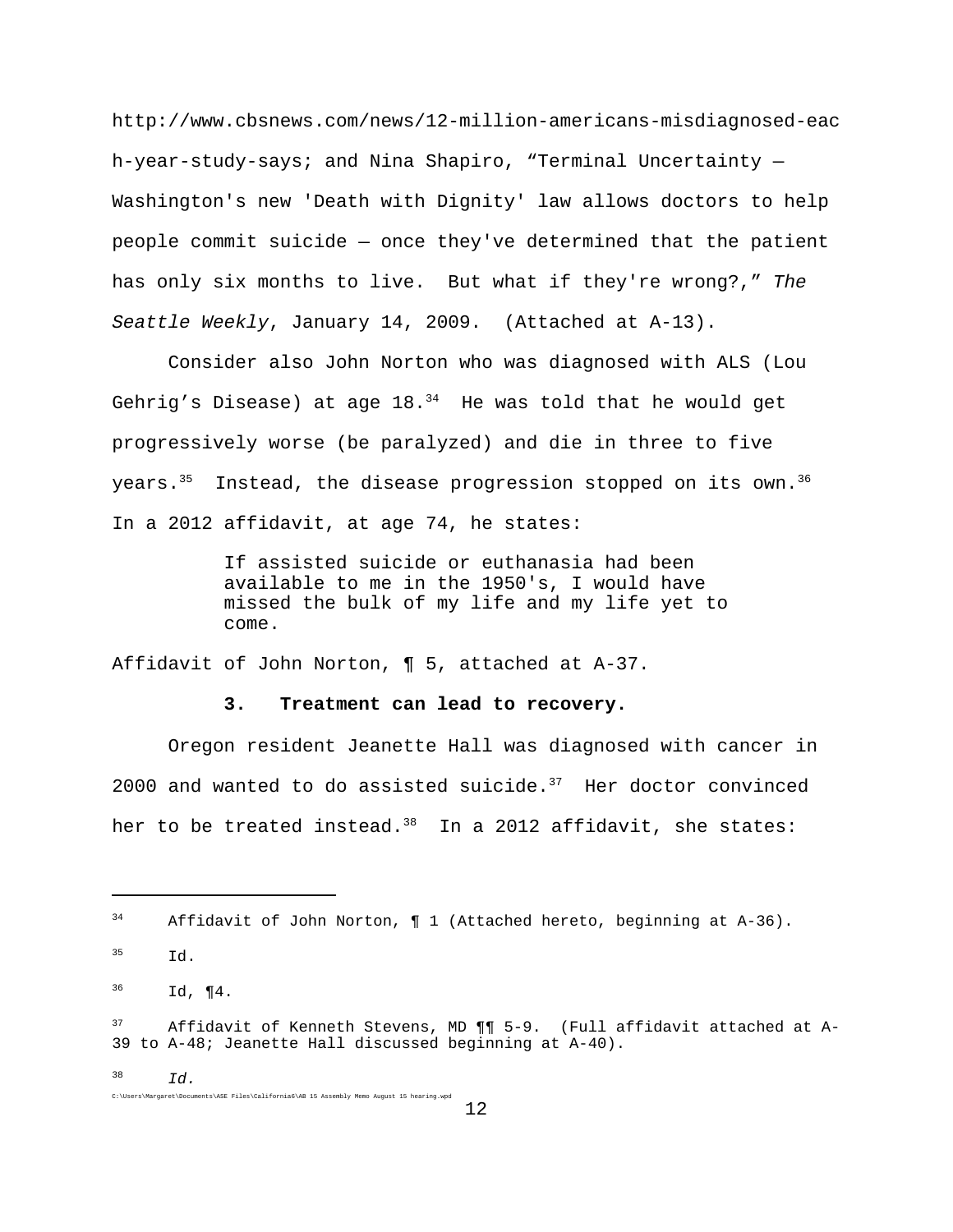This last July, it was 12 years since my diagnosis. If [my doctor] had believed in assisted suicide, I would be dead.  $39$ 

### **F. If AB 15 Is Enacted, There Will Likely be Pressure to Expand.**

In Washington State, we have had informal "trial balloon" proposals to expand our law to non-terminal people. For me, the most disturbing one was in the *Seattle Times*, our largest paper. A columnist quoted his readers who suggested euthanasia as "a solution" for people without funds in their old age, which could be any of us, say if the company pension fund went broke.<sup>40</sup>

If AB 15 is enacted in California, it's not unlikely that there will be a similar push for expansion to "non-terminal" people.

### **G. AB 15 Legalizes Euthanasia.**

C:\Users\Margaret\Documents\ASE Files\California6\AB 15 Assembly Memo August 15 hearing.wpd

Generally accepted medical practice allows a doctor, or "a person acting under the direction of a doctor," to administer drugs to a patient. $41$  Common examples of persons acting under the direction of a doctor, include: (1) nurses who administer drugs

Affidavit of Jeanette Hall,  $\P$  4, attached hereto at A-49 to A-50. Jeanette is still alive today, 15 years later.

<sup>40</sup> Jerry Large, "Planning for old age at a premium," *The Seattle Times*, March 8, 2012 ("[A] few [readers] suggested that if you couldn't save enough money to see you through your old age, you shouldn't expect society to bail you out. At least a couple mentioned euthanasia as a solution.") (Attached hereto at A-51).

 $41$  Declaration of Dr. Kenneth Stevens, MD, ¶10. (Attached A-54).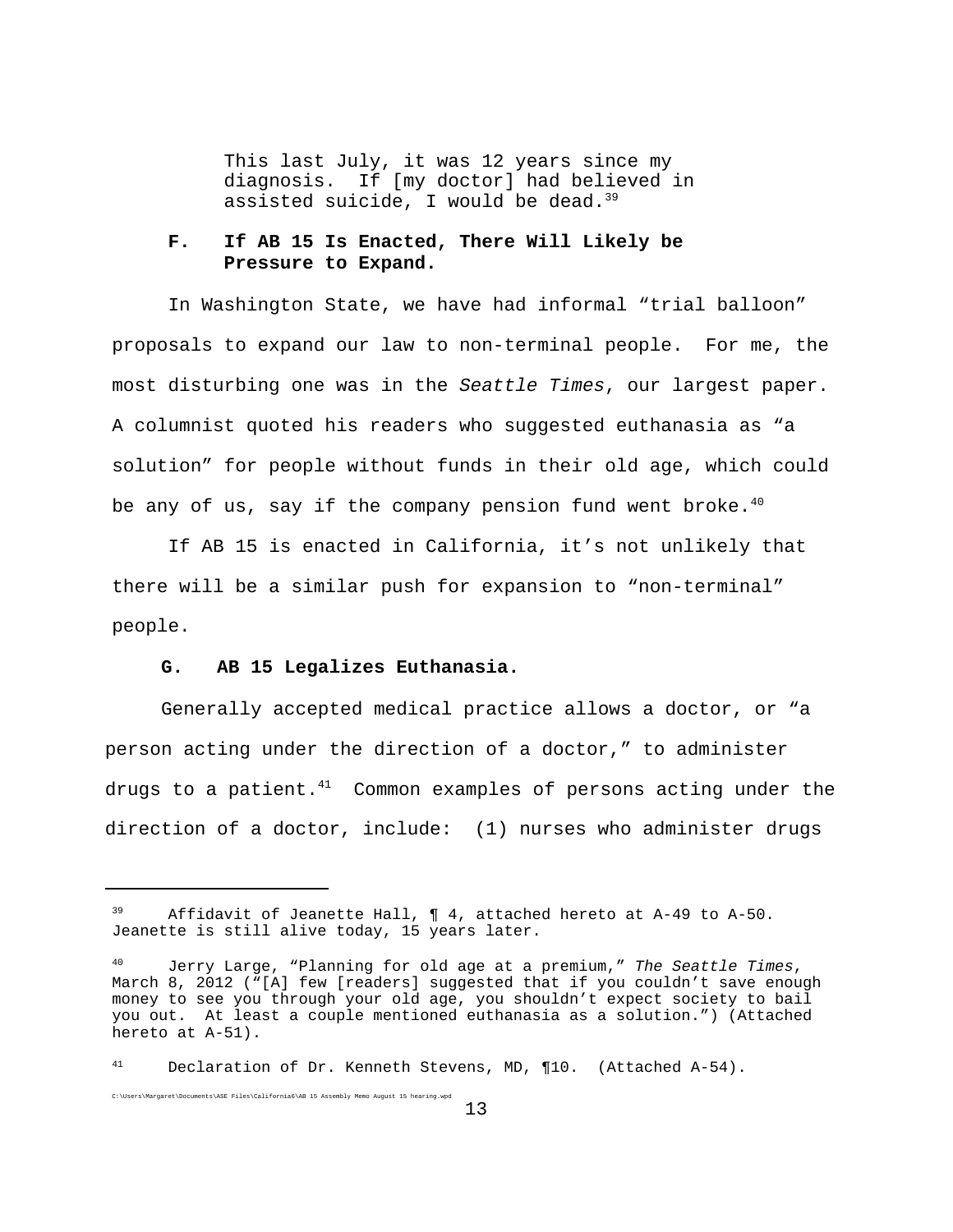to patients in a hospital setting; (2) parents who administer drugs to their children in a home setting; and (3) adult children who administer drugs to their parents in a home setting. $^{42}$ 

Under AB 15, an "aid-in-dying drug" is a drug that a patient "may choose to self-administer" to bring about his or her death. $^{43}$  There is, however, no language making selfadministration mandatory.<sup>44</sup> For example, there is no language stating that administration of the drug "must" be by selfadministration.45

With self-administration not mandatory, generally accepted medical practice allows a doctor, or a person working under the direction of a doctor, to administer an aid-in-dying drug to a patient. This is euthanasia under generally accepted medical terminology. The AMA Code of Ethics, Opinion 2.21, states:

> Euthanasia is the administration of a lethal agent by another person to a patient . . . . (Emphasis added).46

<sup>43</sup> AB 15, § 443.1(b) states:

"Aid-in-dying drug" means a drug determined and prescribed by a physician for a qualified individual, which the qualified individual may choose to self-administer to bring about his or her death due to a terminal disease. (Emphasis added)

<sup>44</sup> See AB 15 in its entirety, at A-1 through A-11.

<sup>45</sup> Id.

<sup>42</sup> Id.

 $46$  AMA Code of Ethics, Opinion 2.21 -"Euthanasia," is attached hereto at A-12.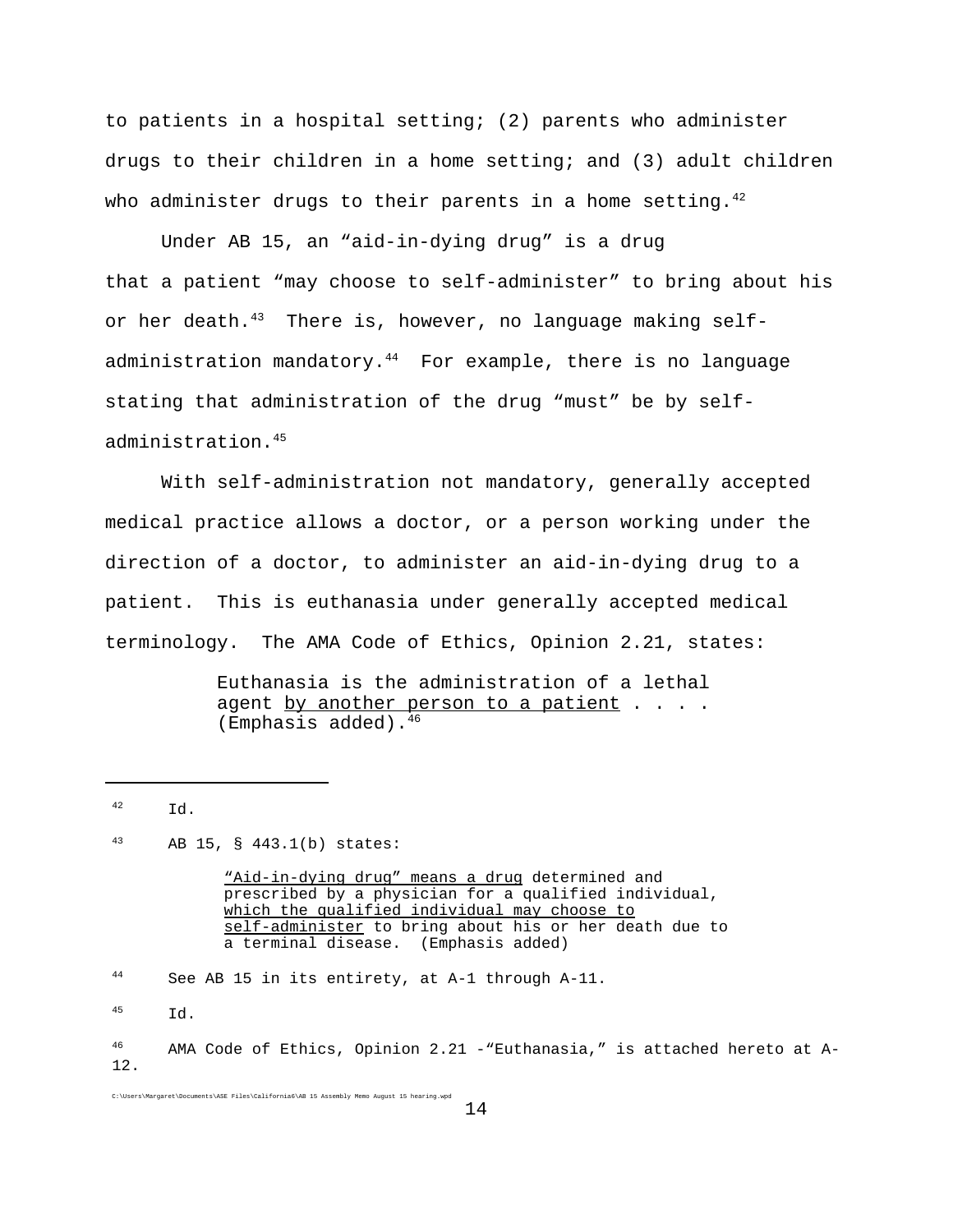AB 15 legalizes euthanasia.

### **H. Euthanasia Is Not Prohibited.**

Proponents may argue that euthanasia is prohibited under AB

15, § 443.18, which states:

Nothing in this part may be construed to authorize a physician or any other person to end an individuals's life by lethal injection, mercy killing, or active euthanasia.

128, § 443.18 (Attached at A-9).

This prohibition is, however, defined away in the next

sentence, which states:

Actions taken in accordance with this part shall not, for any purposes, constitute suicide, assisted suicide, homicide [another word for "euthanasia"], or elder abuse under the law.

Id.

## **I. The Provision Making "Undue Influence" a Felony Is Too Vague to Be Enforced.**

AB 15 imposes criminal liability for "undue influence,"

which is not defined. AB 15 merely states:

Knowingly coercing or exerting undue influence on an individual to request an aid-in-dying drug for the purpose of ending his or her life or to destroy a withdrawal or rescission of a request is punishable as a felony. (Emphasis added). $47$ 

In California's Welfare and Institutions Code, by contrast,

 $47$  AB 15, § 443.17(b), attached at A-9.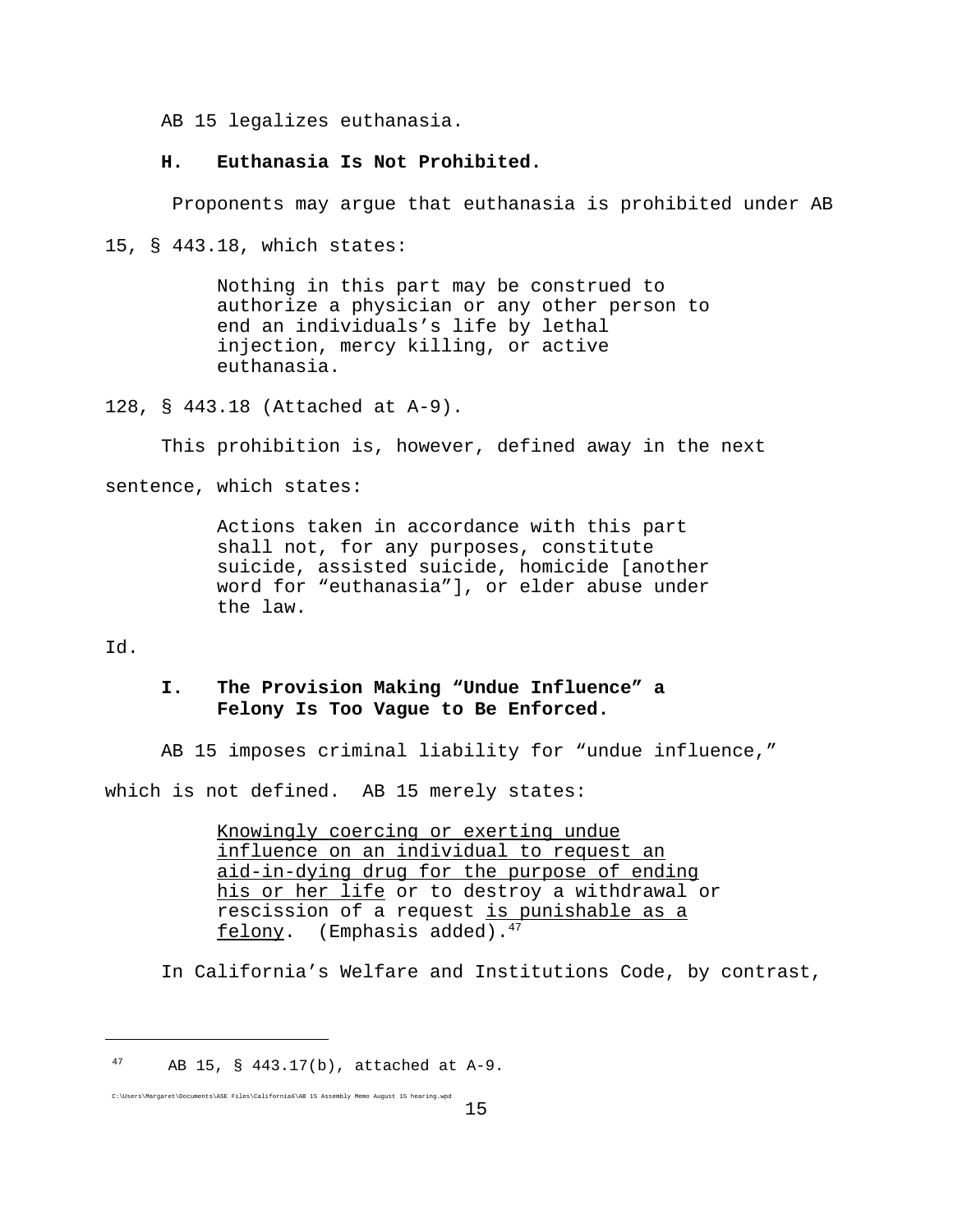a determination of undue influence is based on a list of enumerated factors, for example, that the victim was ill and the person influencing her was a health care professional. $48$ 

This scenario is specifically allowed by AB 15. Under AB 15, an "attending physician" is permitted to "counsel" (influence) an ill person to end her life. $49$ 

How do you prove that criminal "undue influence" occurred under AB 15, when the bill does not define it and specifically allows conduct used to prove undue influence in another context? It's hard to say.

When reasonable people must guess at the meaning of a criminal statute, which is the case here, the statute is too vague to be enforced. *People v. Acosta*, 226 Cal.App.4th 108, 116-117, 171 Cal.Rptr.3d 774 (2014), states:

> A statute which . . . forbids . . . the doing of an act in terms so vague that men of common intelligence must necessarily guess at its meaning and differ as to its application violates the due process requirement of adequate notice. (Internal punctuation removed).

With AB 15's prohibition against undue influence too vague to be enforced, the purported liability for violating that prohibition is illusory. Patients are not protected.

 $48$  Welfare and Institutions Code, § 15610.70(a). (Attached at A-55)

 $^{49}$  See e.g., AB 15, § 443.5(a)(5). (Attached at A-3 & A-4).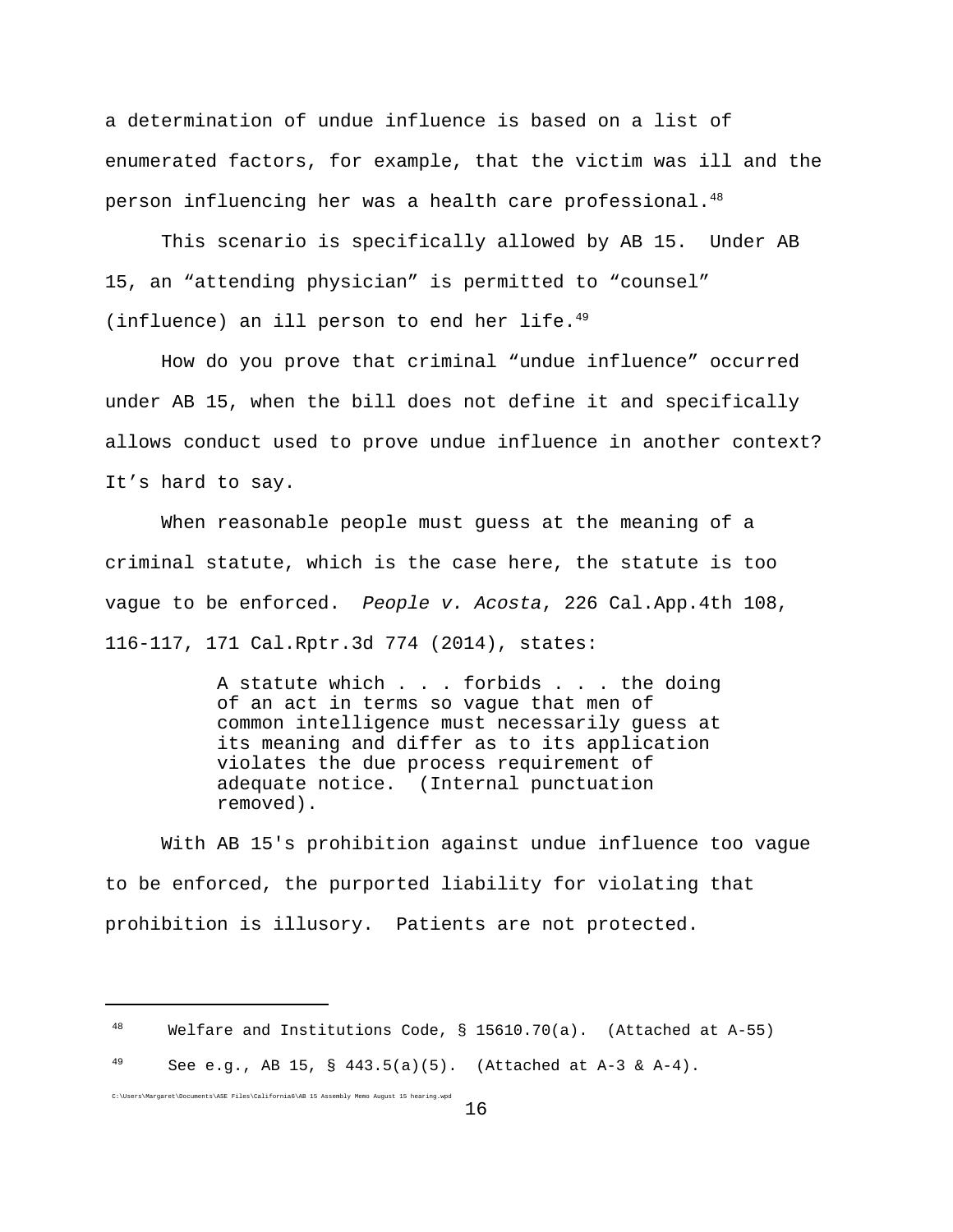**V. PUBLIC POLICY, SAFETY AND WELFARE.**

**A. Assisted Suicide Can Be Traumatic for Family Members as Well as Patients.**

### **1. The Swiss study**.

In 2012, a study was published, addressing trauma suffered by persons who witnessed a legal assisted suicide in Switzerland.<sup>50</sup> The study found that 1 out of 5 family members or friends present at an assisted suicide were traumatized. These persons:

> [E]xperienced full or sub-threshold PTSD [Post Traumatic Stress Disorder] related to the loss of a close person through assisted suicide. $51$

# **2. My cases involving the Oregon and Washington assisted suicide laws**.

I had two clients whose fathers signed up for the lethal dose. $52$  In the first case, one side of the family wanted the father to take the lethal dose, while the other did not. The

<sup>51</sup> *Id.*

<sup>50</sup> "Death by request in Switzerland: Posttraumatic stress disorder and complicated grief after witnessing assisted suicide," B. Wagner, J. Muller, A. Maercker; *European Psychiatry* 27 (2012) 542-546, available at http://choiceisanillusion.files.wordpress.com/2012/10/family-memberstraumatized-eur-psych-2012.pdf (First page attached at A-56).

<sup>&</sup>lt;sup>52</sup> These cases are described in: Margaret Dore, "Preventing Abuse and Exploitation: A Personal Shift in Focus (an article about elder abuse, guardianship abuse and assisted suicide)," *The Voice of Experience, ABA Senior Lawyers Division Newsletter*, Vol. 25, No. 4, Winter 2014, available at http://www.choiceillusion.org/2014/02/preventing-abuse-and-exploitation.html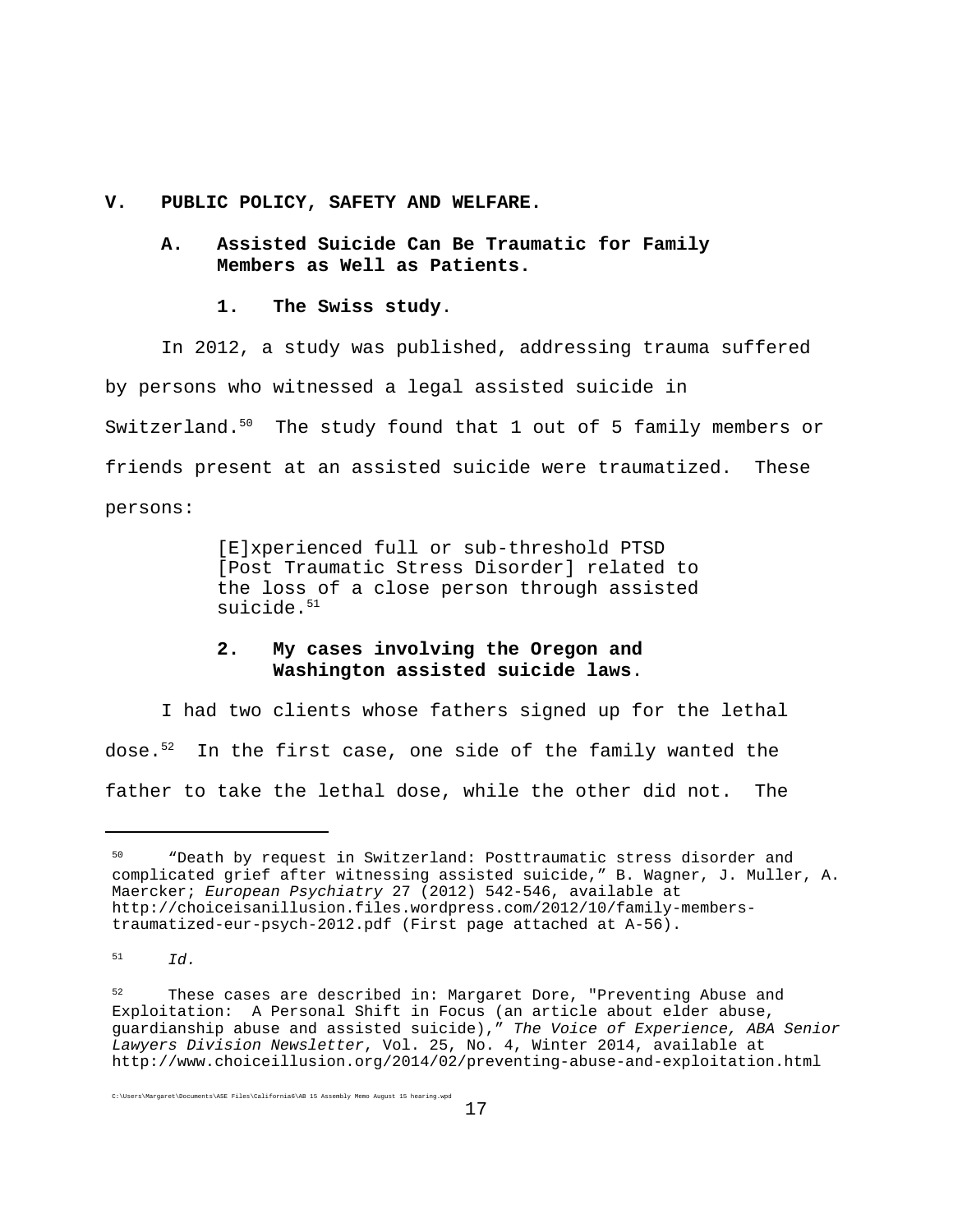father spent the last months of his life caught in the middle and traumatized over whether or not he should kill himself. My client, his adult daughter, was also traumatized. The father did not take the lethal dose and died a natural death.

In the other case, it's not clear that administration of the lethal dose was voluntary. A man who was present told my client that the client's father refused to take the lethal dose when it was delivered ("You're not killing me. I'm going to bed"), but then he took it the next night when he was high on alcohol.

# **B. Enacting AB 15 Will Allow California Health Care Providers to Steer Patients to Suicide; AB 15, § 443.13 Does Not Prevent Steerage to Suicide.**

If AB 15 is enacted, California health care providers and insurers will be able to steer patients to suicide through coverage incentives, a practice that is well documented in Oregon. For more information, see the attached affidavit of Oregon doctor Kenneth Stevens at A-39 through A-48.

Dr. Stevens' affidavit describes steerage in the Oregon Health Plan (Medicaid). The Plan will not necessarily pay for a patient's treatment, but it will pay for the patient's suicide. Dr. Stevens explains:

> The Oregon Health Plan is a government health plan administered by the State of Oregon. If assisted suicide is legalized in [your state], your government health plan could follow a similar pattern. Private health plans could also follow this pattern. If so,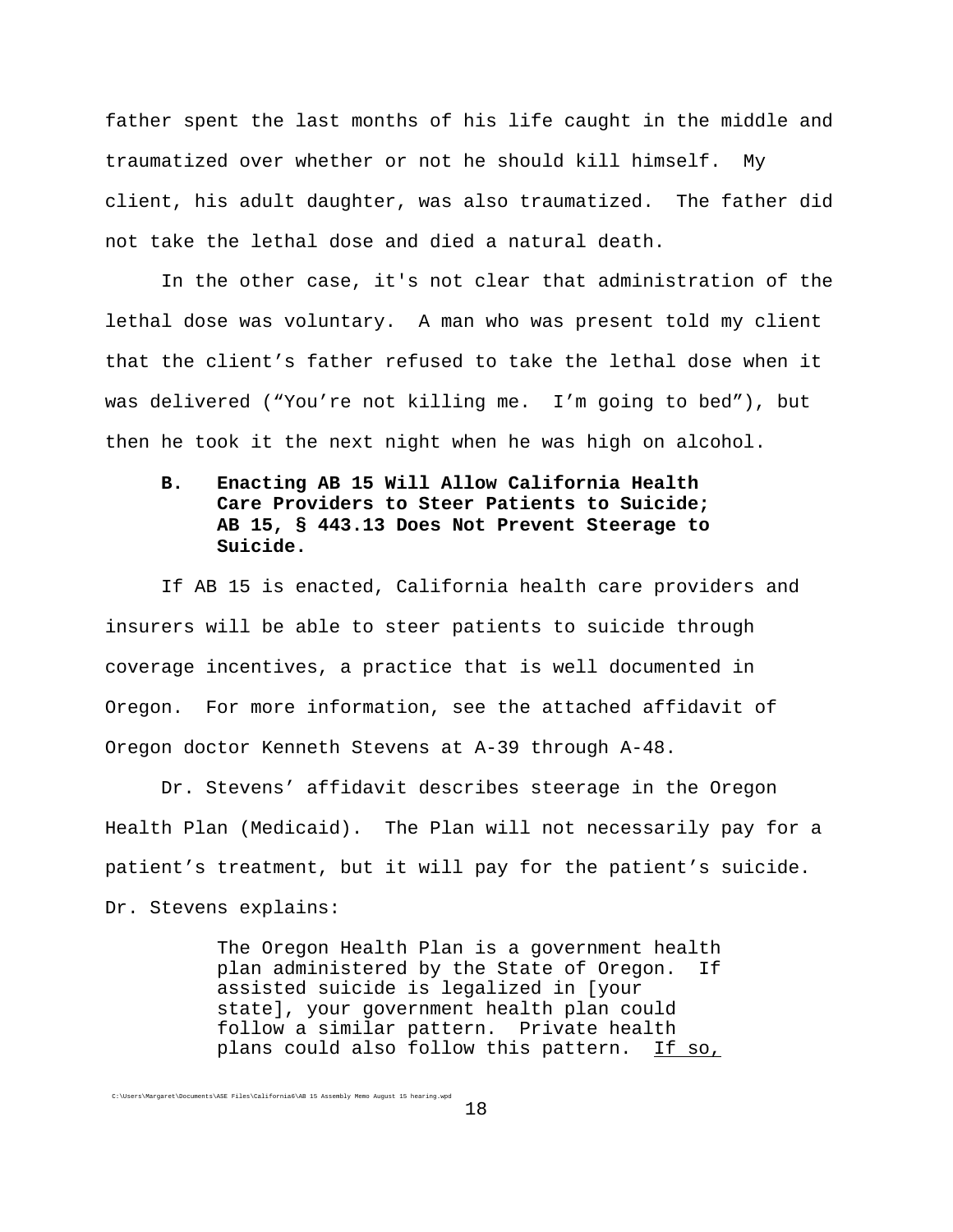these plans would pay for you . . . to die, but not to live. (Emphasis added).

Affidavit of Kenneth Stevens, MD (Attached hereto at A-42). Proponents may counter that AB 15,  $\S$  443.13(2)(c) prevents steerage. $53$  That section, however, merely restricts how the steerage can be communicated to the patient. The section does not prevent the steerage itself. Under AB 15, insurers will be still be able to "pay for you . . . to die, but not to live."

AB 15 allows an insurer to steer patients to suicide.

# **C. In Oregon, Other (Conventional) Suicides Have Increased with Legalization of Physician-Assisted Suicide; the Financial Cost is "Enormous."**

Government reports from Oregon show a positive statistical correlation between the legalization of physician-assisted suicide and an increase in other (conventional) suicides. The statistical correlation is consistent with a suicide contagion in which legalizing and normalizing physician-assisted suicide encouraged other suicides. Please consider the following:

> Oregon's assisted suicide act went into effect "in late 1997."54

By 2000, Oregon's conventional suicide rate

C:\Users\Margaret\Documents\ASE Files\California6\AB 15 Assembly Memo August 15 hearing.wpd

### <sup>54</sup> Oregon's assisted suicide report for 2014, attached at A-29.

<sup>53</sup> AB § 443.13(2)(c) states:

An insurance carrier shall not provide any information in communications made to an individual about the availability of an aid-in-dying drug absent a request by the individual or his or her attending physician at the behest of the individual. Any communication shall not include both the denial of treatment and information as to the availability of aid-in-dying drug coverage. (Attached hereto at A-7).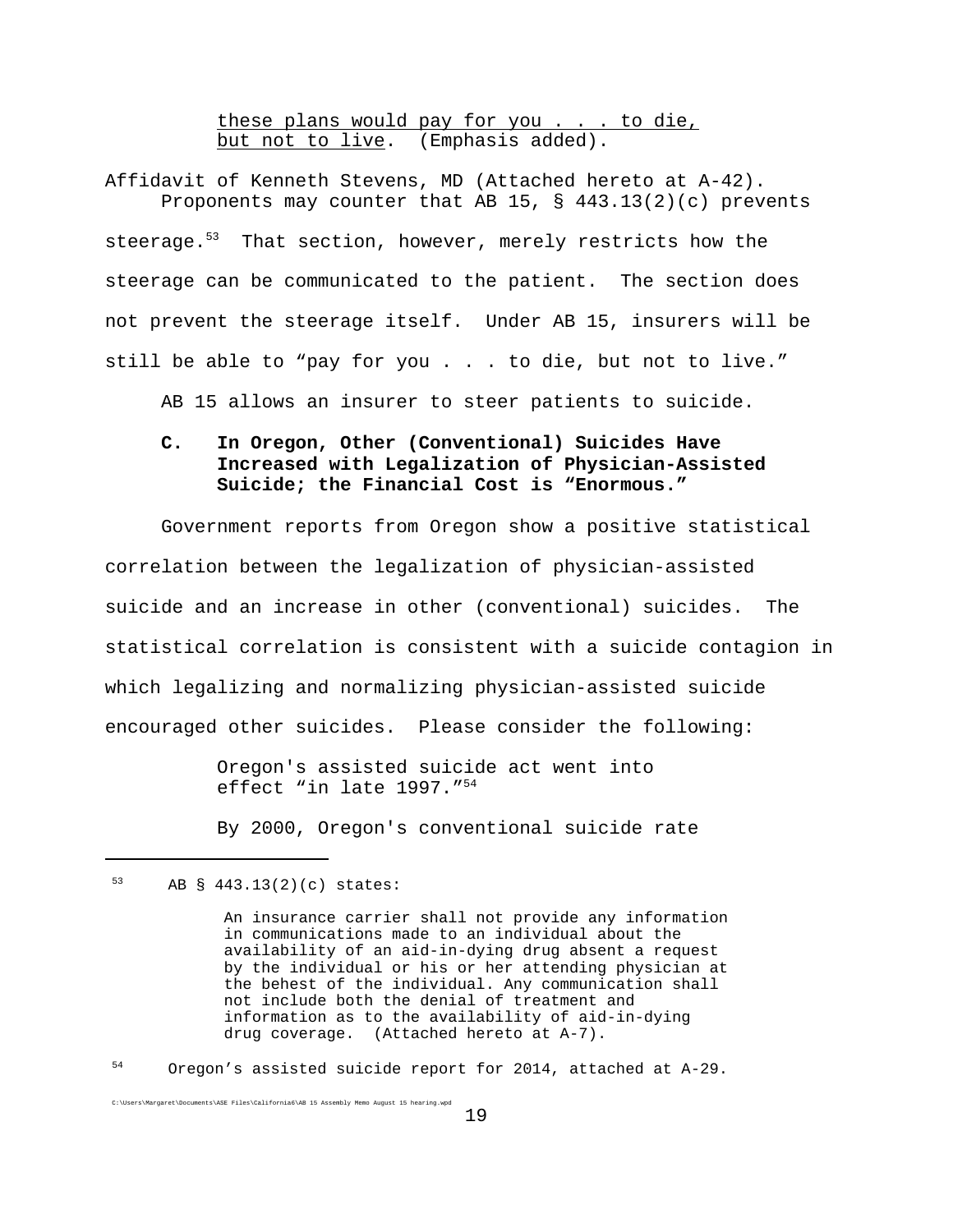was "increasing significantly."<sup>55</sup>

By 2007, Oregon's conventional suicide rate was 35% above the national average.<sup>56</sup>

By 2010, Oregon's conventional suicide rate was  $41\%$  above the national average.<sup>57</sup>

According to the Oregon Health Authority, the financial cost of these other suicides is "enormous" for Oregon, a much smaller population state than California.<sup>58</sup> The Oregon Health Authority states:

> The cost of suicide [and attempted, but unsuccessful suicides] is enormous [for Oregon]. In 2010 alone, self-inflicted injury hospitalization charges exceeded 41 million dollars; and the estimate of total lifetime cost of suicide in Oregon was over 680 million dollars.59

Oregon is the only state where there has been legalization of assisted suicide long enough to have statistics over time. The significant financial cost due to increased conventional suicides in Oregon, positively correlated to physician-assisted

<sup>55</sup> *See* Oregon Health Authority News Release, September 9, 2010, at http://www.oregon.gov/DHS/news/2010news/2010-0909a.pdf ("After decreasing in the 1990s, suicide rates have been increasing significantly since 2000"). (Attached at A-72)

 $^{56}$   $^{7d}$ .

<sup>&</sup>lt;sup>57</sup> Oregon Health Authority Report, Suicides in Oregon, Trends and Risk Factors (2012 Report), at A-77.

Oregon has 3.9 million people compared to California, at 39 million people. See https://en.wikipedia.org/wiki/List\_of\_U.S.\_states\_and\_territories\_by\_populatio n

<sup>59</sup> Quoted material can be viewed at A-78.